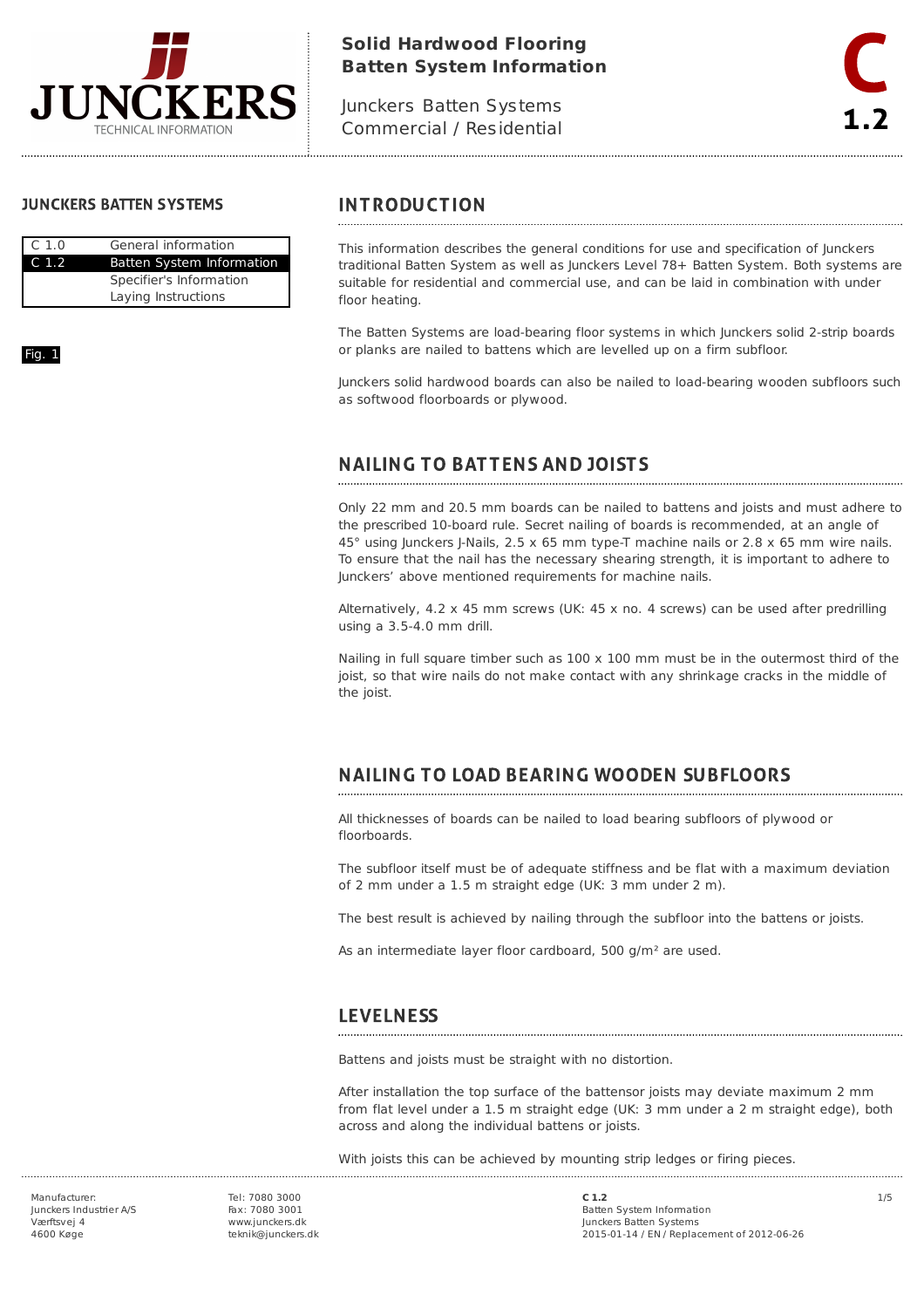

# **SPACING OF BATTENS AND JOISTS**

Spacing of battens or joists is determined according to the use of and expected load on the floor.

**Table 2** presents batten and joist spacing normally used for **22 mm 2-strip boards**:

| Loading categories                                  | <b>Middle</b><br><b>battens</b> | <b>First and</b><br>last<br><b>battens</b> | <b>Remarks</b>                                                    |
|-----------------------------------------------------|---------------------------------|--------------------------------------------|-------------------------------------------------------------------|
| $A+B$ Residential + offices<br>and light commercial | 800 mm                          | 550 mm                                     | Only for joists min. 100x100<br>mm                                |
|                                                     | 600 mm                          | 500 mm                                     | Standard batten centres.                                          |
|                                                     | 500 mm                          | 400 mm                                     | If deflection critirion for wheel<br>load should be complied with |
|                                                     | 300 mm                          | 250 mm                                     | Batten centres for 0.9 m length<br>boards.                        |
| $C1+C2$                                             | 500 mm                          | 400 mm                                     | If deflection critirion for wheel<br>load should be complied with |
| $C3 + D1$                                           | 411 mm                          | 350 mm                                     | For board length 3700 mm.<br>Support all header joints.           |

**Table 3** presents batten and joist spacing normally used for **20.5 mm Planks**:

| Loading categories              | <b>Middle</b><br><b>battens</b> | <b>First and</b><br>last<br>battens | <b>Remarks</b>                                                                 |
|---------------------------------|---------------------------------|-------------------------------------|--------------------------------------------------------------------------------|
| $A + B$ Residential +           | 500 mm                          | 400 mm                              | Standard batten centres.                                                       |
| offices and light<br>commercial | 400 mm                          | 350 mm                              | If deflection critirion for wheel load<br>should be complied with              |
| $C1 + C2 + C3 + D1$             | 400 mm                          | 350 mm                              | Max. batten centres. Adjust batten<br>centres to support all header<br>joints. |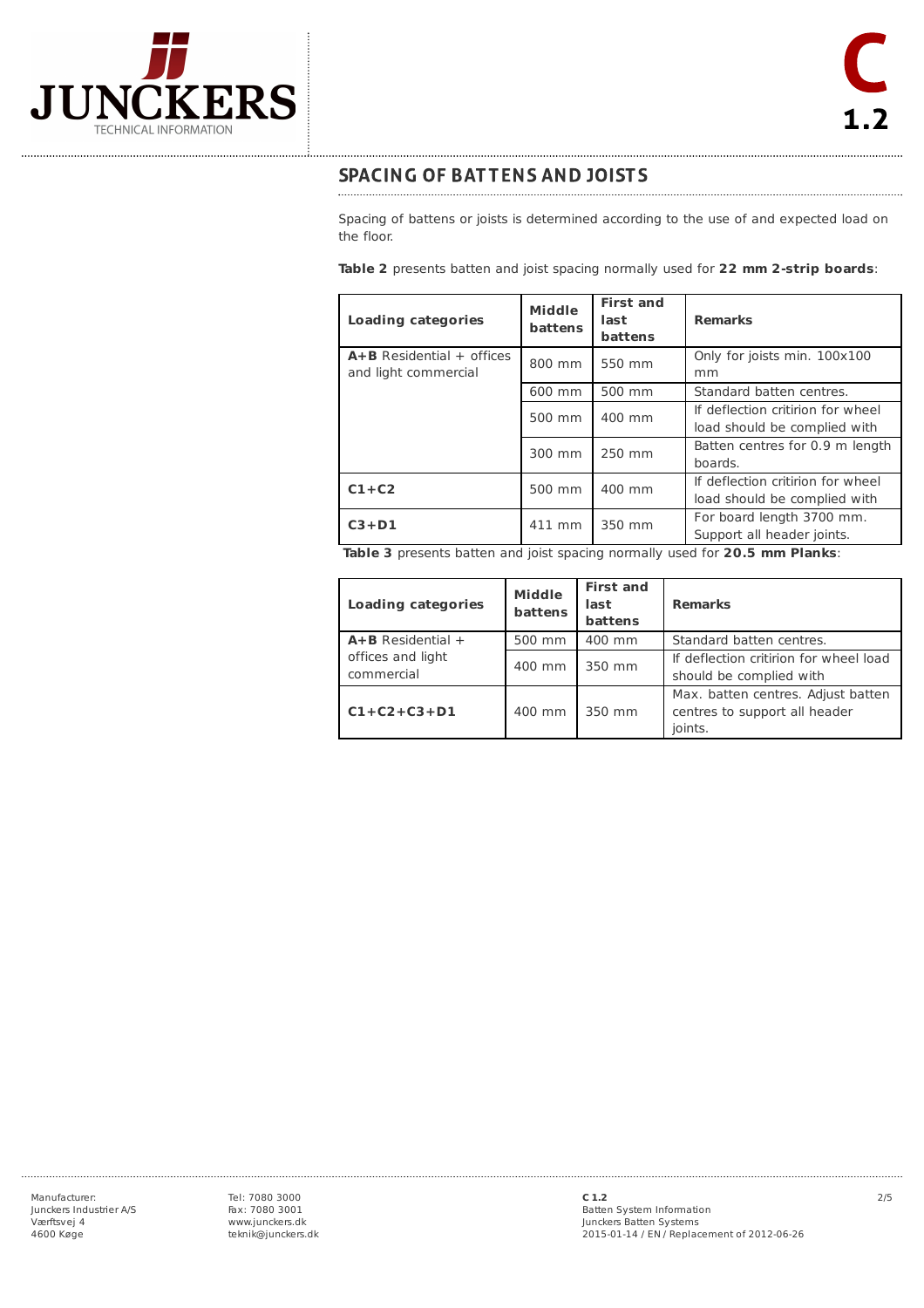



### **DIMENSIONING ASSUMPTIONS**

Dimensioning assumptions for spacing of packing.

Moisture class: Internal Wood quality: Well-selected Static system: Battens continuous across at least 3 bays (L<sub>max</sub>). At the end line the packing distance is reduced equivalent to simple support (L<sub>end</sub>). Deflection, U (mm) max:  $U <$  L/500 for useful load q  $U <$  L/200 for useful load Q U < 2.5 mm(Packing distance, L (mm))



### **CRITERION FOR DEFLECTION**

Criterion for deflection in connection with spacing of battens and joists.

Deflection U (mm) max.:  $U < L/700$  for useful load q (kN/m<sup>2</sup>)  $U <$  L/200 for useful load O (kN) U < 2.5 mm (Spacing of battens and joists, L (mm))



## **SPACING OF PACKINGS**

Recommended maximum packing centres for selected batten dimensions in different load classes, **see Table 4**.

At the end of all battens, at joints between battens and on battens with notches the span width L<sub>end</sub> is used, see Fig. 3. Other packing pieces are spaced as Lmax but to a minimum number of three pieces, **see Fig. 3**.

Information on load classes, **see C 1.0 - Table 1**.

| <b>Batten</b><br>sizes: mm     | Residential (a), commercial<br>and light industry (b) |      | Public buildings (C1, C2, C3)<br>and shopping areas (D1) |      |
|--------------------------------|-------------------------------------------------------|------|----------------------------------------------------------|------|
| width x                        | Lmax                                                  | Lend | Lmax                                                     | Lend |
| height                         | mm                                                    | mm   | mm                                                       | mm   |
| $40 \times 39$<br>(engineered) | 550                                                   | 500  | 440                                                      | 400  |
| $40 \times 63$<br>(engineered) | 890                                                   | 800  | 710                                                      | 640  |
| $56 \times 38$                 | 550                                                   | 450  | 400                                                      | 300  |
| $45 \times 45$                 | 600                                                   | 500  | 500                                                      | 350  |
| $48 \times 50$                 | 700                                                   | 600  | 550                                                      | 450  |
| $45 \times 95$                 | 1350                                                  | 1100 | 1050                                                     | 850  |
| $50 \times 100$                | 1450                                                  | 1200 | 1150                                                     | 950  |

#### STIFFNESS AND LOADBEARING STRENGTH

The stiffness and loadbearing strength of batten and joist structures depend on the type of load and load area, the spacing of battens and joists and the bond pattern of boards, including any support of board ends, **see table 2**.

**Table 1** presents the stiffness and loadbearing strength in relation to load classes. For further definition of load classes and types: **see C 1.0 - Stiffness and loadbearing strength.**

|                              | <b>Loading types</b>               |   |  |
|------------------------------|------------------------------------|---|--|
| Loading category             | Area- and Point load<br>Wheel load |   |  |
| $A + B$ :                    | Approved                           | - |  |
| Residential $+$ office       |                                    |   |  |
| $C1 + C2 + C3 + D1$ :        | Approved<br>Approved               |   |  |
| Public bld. + shopping areas |                                    |   |  |

Junckers Industrier A/S Værftsvej 4 4600 Køge

Tel: 7080 3000 Fax: 7080 3001 www.junckers.dk teknik@junckers.dk

Manufacturer: 3/5 **C 1.2** Batten System Information Junckers Batten Systems 2015-01-14 / EN / Replacement of 2012-06-26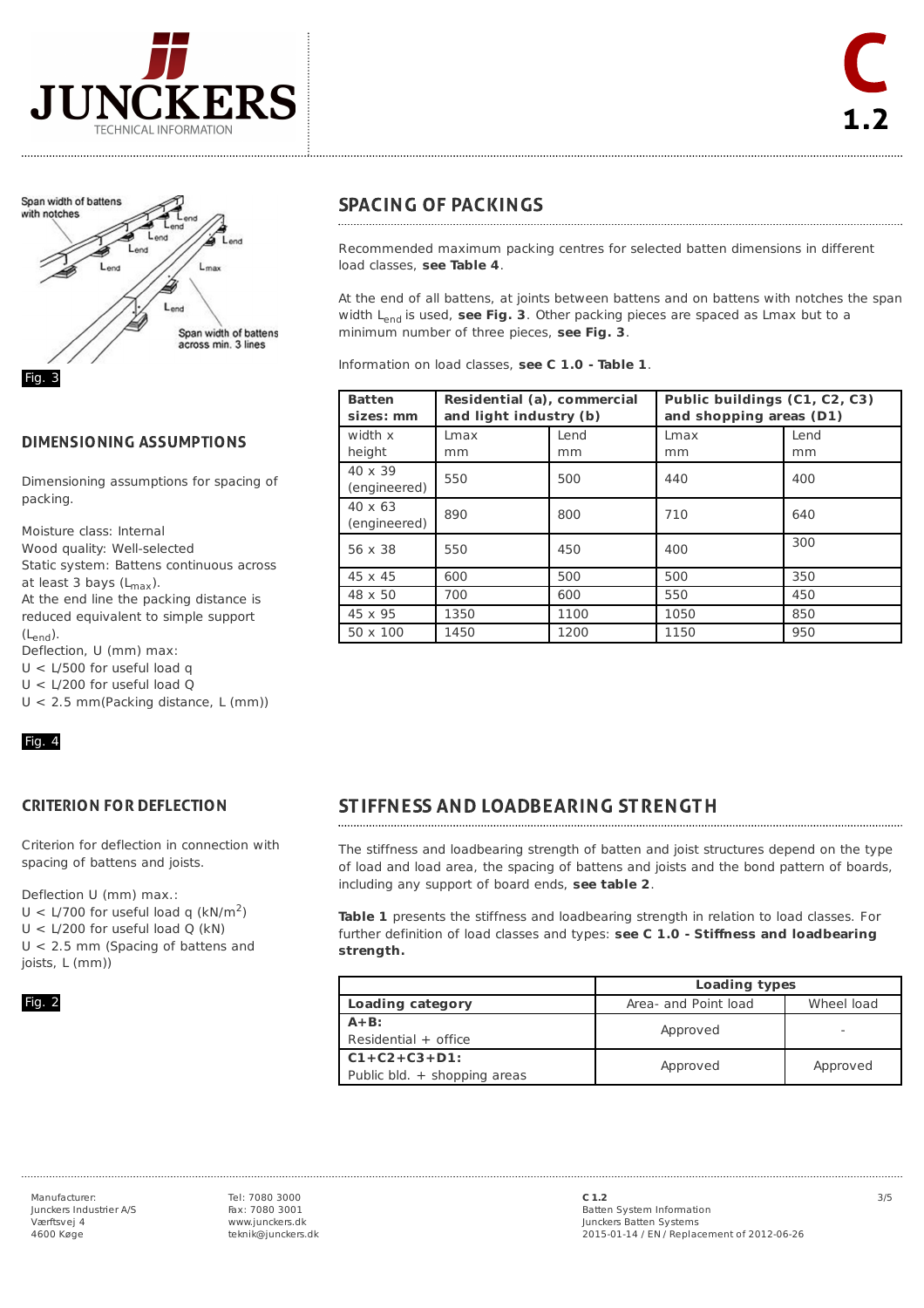





## **10-BOARD RULE**

In order to minimize stress, distortion or gaps in the floor due to fluctuations in the climatic conditions within the building, boards must be laid according to a 10-board rule.

This indicates the measurement across 10 boards when laid and should be checked continuously during installation and afterwards, **see Fig. 5**.

The 10-board measurement is chosen on the basis of the expected maximum relative humidity in the building when in use throughout the year. The size of the floor, as well as it's placing, i.e. ground floor or floor division, may also have an influence and the choice of the 10-board measure.

**Fig. 6** illustrates the 10-board rule in relation to the relative air humidity for 129 mm boards. E.g. an expected relative humidity of max. 65% RH will normally require a 10 board measurement as indicated in **table 5**.

For Junckers Shipsdecking floors a 10-board measurement is always used so that on assembly the shipsdecking strip is always slightly compressed, **see table 5**.

|             | 10-board measurement |              |  |
|-------------|----------------------|--------------|--|
| Board width | Normal boards        | Shipsdecking |  |
| $129$ mm    | 1293 mm              | 1298 mm      |  |
| 140 mm      | 1403 mm              | 1408 mm      |  |
| 185 mm      | 1853 mm              | 1858 mm      |  |

The relative humidity in office buildings, shops and similar can deviate from that in residential buildings, thus requiring a different 10-board rule.

In case of doubt please contact Junckers Technical Service.

Tel: 7080 3000 Fax: 7080 3001 www.junckers.dk teknik@junckers.dk